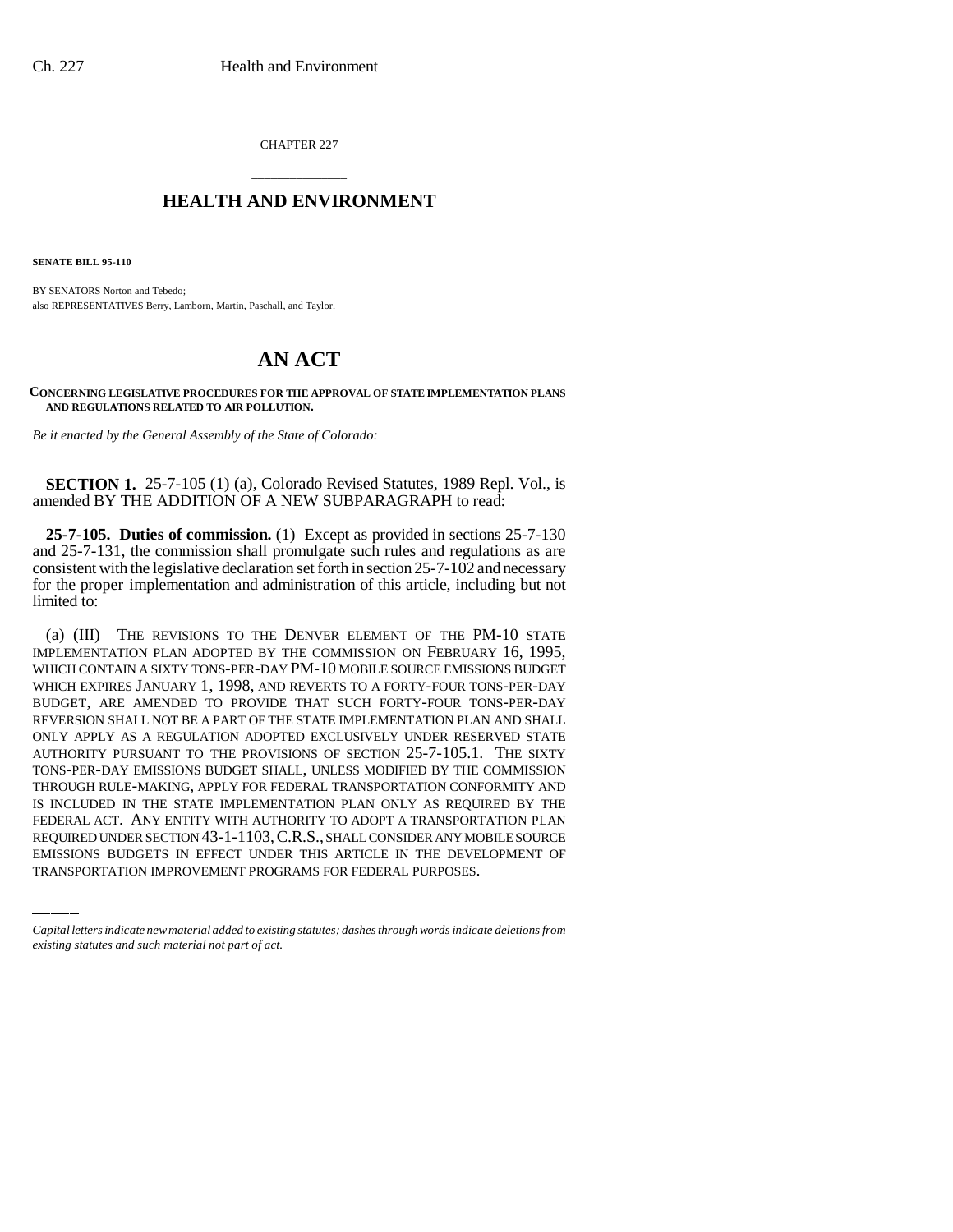**SECTION 2.** 25-7-133, Colorado Revised Statutes, 1989 Repl. Vol., is REPEALED AND REENACTED, WITH AMENDMENTS, to read:

**25-7-133. Legislative review and approval of state implementation plans and rules - repeal.** (1) NOTWITHSTANDING ANY OTHER PROVISION OF LAW, THE GENERAL ASSEMBLY SHALL REVIEW AND APPROVE STATE IMPLEMENTATION PLANS (SIP) AND REVISIONS AND ANY RULES PERTAINING THERETO PURSUANT TO THE PROCEDURES SET FORTH IN SECTION 24-4-103 (8) (c) AND (8) (d), C.R.S., AND THIS SECTION. THE PROVISIONS OF THIS SECTION SHALL NOT APPLY TO CONTROL MEASURES AND STRATEGIES WHICH HAVE BEEN ADOPTED BY AND IMPLEMENTED BY THE ENACTING JURISDICTION OF A LOCAL UNIT OF GOVERNMENT IF SUCH MEASURES AND STRATEGIES DO NOT RESULT IN MANDATORY DIRECT COSTS UPON ANY ENTITY OTHER THAN THE ENACTING JURISDICTION.

(2) THE COMMISSION MAY ONLY SUBMIT A SIP, AS DEFINED IN SECTION 110 OF THE FEDERAL ACT, ANY RULE WHICH IS A PART THEREOF, OR ANY REVISION THERETO, AS SPECIFIED IN SUBSECTION (1) OF THIS SECTION, TO THE ADMINISTRATOR FOR CONDITIONAL APPROVAL OR TEMPORARY APPROVAL. NO SUCH SIP, REVISION, RULE REQUIRED BY THE SIP OR REVISION, OR RULE RELATED TO THE IMPLEMENTATION OF THE SIP OR REVISION SO SUBMITTED TO THE ADMINISTRATOR MAY TAKE EFFECT FOR PURPOSES OF FEDERAL ENFORCEABILITY, OR ENFORCEMENT OF ANY KIND AT THE STATE LEVEL AGAINST ANY PERSON OR ENTITY BASED ONLY ON THE COMMISSION'S GENERAL AUTHORITY TO ADOPT A SIP UNDER SECTION 25-7-105 (1), UNLESS EXPIRATION OF THE SIP, RULE REQUIRED FOR THE SIP, OR REVISION HAS BEEN POSTPONED BY THE GENERAL ASSEMBLY ACTING BY BILL IN THE SAME MANNER AS PROVIDED IN SECTION 24-4-103 (8) (c) AND (8) (d), C.R.S. IN ADDITION TO THE REQUIREMENTS SET FORTH IN SECTION 24-4-103 (8) (c) AND (8) (d), C.R.S., THE LEGISLATIVE COUNCIL SHALL CONDUCT A REVIEW OF THE SIP, RULE, OR REVISION THERETO TO DETERMINE WHETHER IT ACCOMPLISHES THE RESULTS INTENDED BY ENACTMENT OF THE STATUTORY PROVISIONS UNDER WHICH THE SIP, RULE, OR REVISION WAS ADOPTED. THE LEGISLATIVE COUNCIL MAY, AFTER ALLOWING A PUBLIC HEARING PRECEDED BY ADEQUATE NOTICE TO THE PUBLIC AND THE COMMISSION, MAKE SUCH RECOMMENDATIONS AS IT DEEMS APPROPRIATE BASED ON THE RESULTS OF SUCH REVIEW. THE PROVISIONS OF THIS SUBSECTION (2) SHALL APPLY TO ACTIONS OF THE COMMISSION TAKEN AFTER JANUARY 1, 1995. ANY MEMBER OF THE GENERAL ASSEMBLY MAY INTRODUCE A BILL TO MODIFY OR DELETE ALL OR A PORTION OF THE SIP OR ANY RULE OR REVISION WHICH IS A COMPONENT THEREOF.

(3) IN ORDER TO FURTHER THE GOALS OF SECTION 25-7-105.1 IN ASSURING THAT NONFEDERALLY-REQUIRED RULES OR POLICIES ARE NOT SUBMITTED TO THE ADMINISTRATOR FOR INCLUSION IN A SIP, THE COMMISSION SHALL, EFFECTIVE JULY 1, 1995, WITH RESPECT TO ANY RULE OR ANY PORTION THEREOF NOT REQUIRED BY THE FEDERAL ACT OR WHICH IS OTHERWISE MORE STRINGENT IN WHOLE OR IN PART THAN REQUIREMENTS OF THE FEDERAL ACT, ENSURE THAT THE PUBLIC NOTICE AND THE GENERAL STATEMENT OF SUCH RULE'S BASIS, SPECIFIC STATUTORY AUTHORITY, AND PURPOSE REQUIRED BY SECTION 24-4-103, C.R.S., IN CONNECTION WITH THE COMMISSION'S PROPOSAL AND PROMULGATION OF SUCH RULE SHALL ALSO SPECIFICALLY IDENTIFY WHAT PORTION OF SUCH RULE IS NOT REQUIRED BY PROVISIONS OF THE FEDERAL ACT OR IS OTHERWISE MORE STRINGENT THAN REQUIREMENTS OF THE FEDERAL ACT.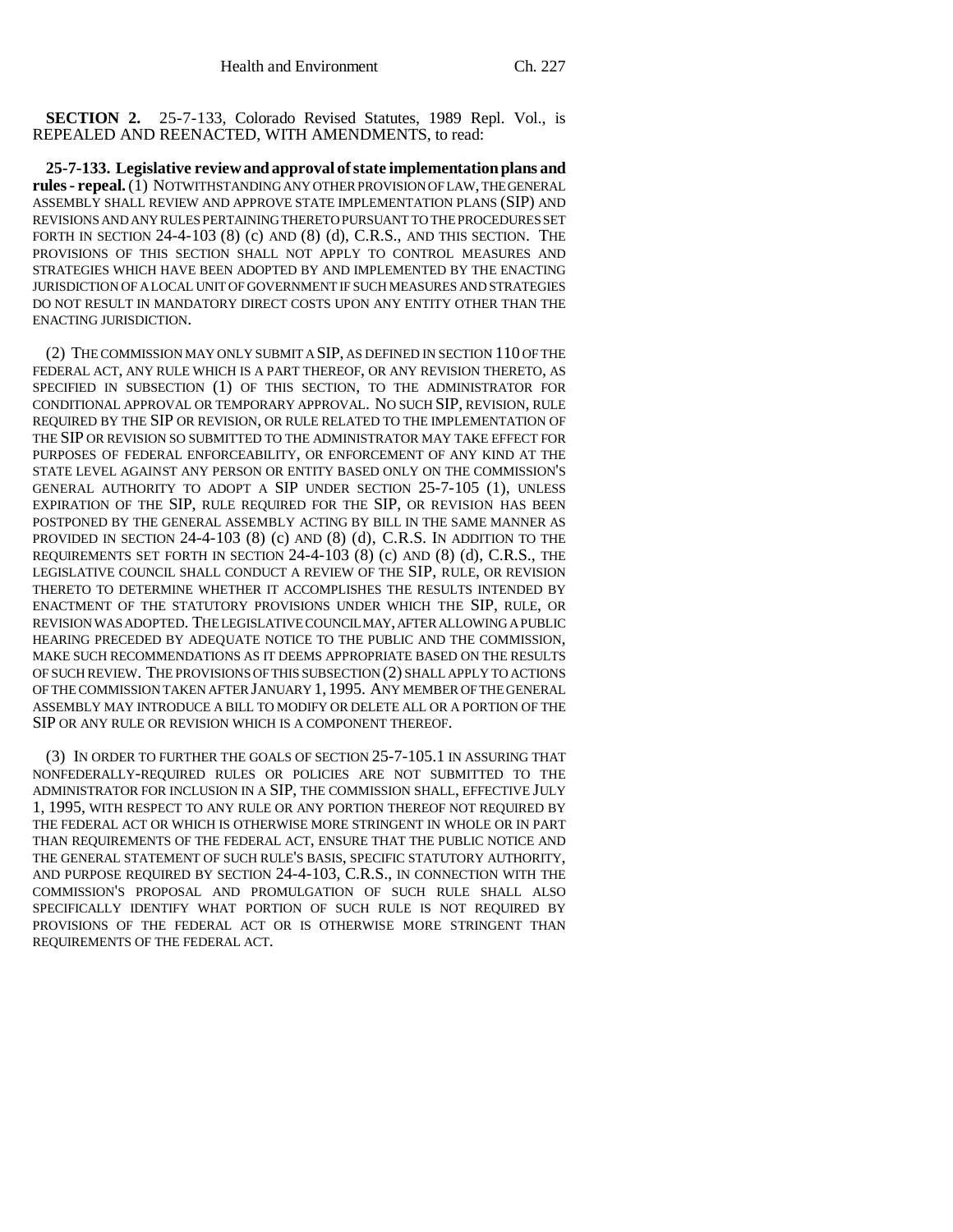## Ch. 227 Health and Environment

(4) (a) THE GENERAL ASSEMBLY RECOGNIZES THAT THE COMMISSION MUST EXERCISE DISCRETION IN SELECTING FROM AVAILABLE OPTIONS IN DEVELOPING A COST EFFECTIVE SIP WHICH ATTAINS OR MAINTAINS NATIONAL AMBIENT AIR QUALITY STANDARDS.

(b) ON OR BEFORE NOVEMBER 15 OF EACH YEAR, THE COMMISSION, IN COORDINATION WITH DESIGNATED ORGANIZATIONS FOR AIR QUALITY PLANNING IN LOCAL AREAS, SHALL PROVIDE THE LEGISLATIVE COUNCIL:

(I) A COMPREHENSIVE LISTING OF SIPS OR REVISIONS THERETO THAT THE COMMISSION AND LOCAL AREAS WILL CONSIDER DURING THE FOLLOWING CALENDAR YEAR:

(II) THE PROJECTED SCHEDULE FOR LOCAL ACTION AND COMMISSION CONSIDERATION OF SUCH MEASURES;

(III) THE PROJECTED SCHEDULE FOR SUBMITTAL BY THE COMMISSION TO LEGISLATIVE COUNCIL FOR THE SIP OR ANY REVISIONS THERETO;

(IV) THE STATUTORY DEADLINE, IF ANY, FOR SUBMITTAL TO THE ADMINISTRATOR OF THE SIP OR REVISION, AND THE CORRESPONDING FEDERAL SANCTIONS OR CONSEQUENCES FOR FAILURE TO SUBMIT THE SIP OR REVISIONS THERETO BY THE DEADLINE UNDER THE FEDERAL ACT;

(V) A BRIEF DESCRIPTION OF THE PRINCIPAL TECHNICAL AND POLICY ISSUES AND AVAILABLE OPTIONS PRESENTED FOR DECISION IN EACH SIP OR REVISION THERETO.

(c) THE COMMISSION, IN COORDINATION WITH DESIGNATED ORGANIZATIONS FOR AIR QUALITY PLANNING IN LOCAL AREAS, SHALL COMMUNICATE REGULARLY WITH THE LEGISLATIVE COUNCIL REGARDING EACH OF THE SIPS OR REVISIONS THERETO SCHEDULED FOR ADOPTION AND SUBMISSION TO THE ADMINISTRATOR OF THE UNITED STATES ENVIRONMENTAL PROTECTION AGENCY. THE COMMISSION SHALL PROVIDE IMMEDIATE NOTICE IN WRITING WHEN THE PROJECTED SCHEDULES REQUIRED IN SUBPARAGRAPHS (I) AND (II) OF PARAGRAPH (b) OF THIS SUBSECTION (4) WILL BE DELAYED, INCLUDING AN ALTERNATIVE PROJECTED SCHEDULE CONSIDERING THE DELAY.

(5) THE INFORMATION REQUIRED BY PARAGRAPH (b) OF SUBSECTION (4) OF THIS SECTION SHALL BE SUBMITTED TO THE LEGISLATIVE COUNCIL IN THE FORM AND MANNER AND ACCOMPANIED BY SUPPORTING MATERIALS PRESCRIBED BY THE LEGISLATIVE COUNCIL.

(6) THIS SECTION IS REPEALED, EFFECTIVE JULY 1, 2000.

**SECTION 3. No appropriation.** The general assembly has determined that this act can be implemented within existing appropriations, and therefore no separate appropriation of state moneys is necessary to carry out the purposes of this act.